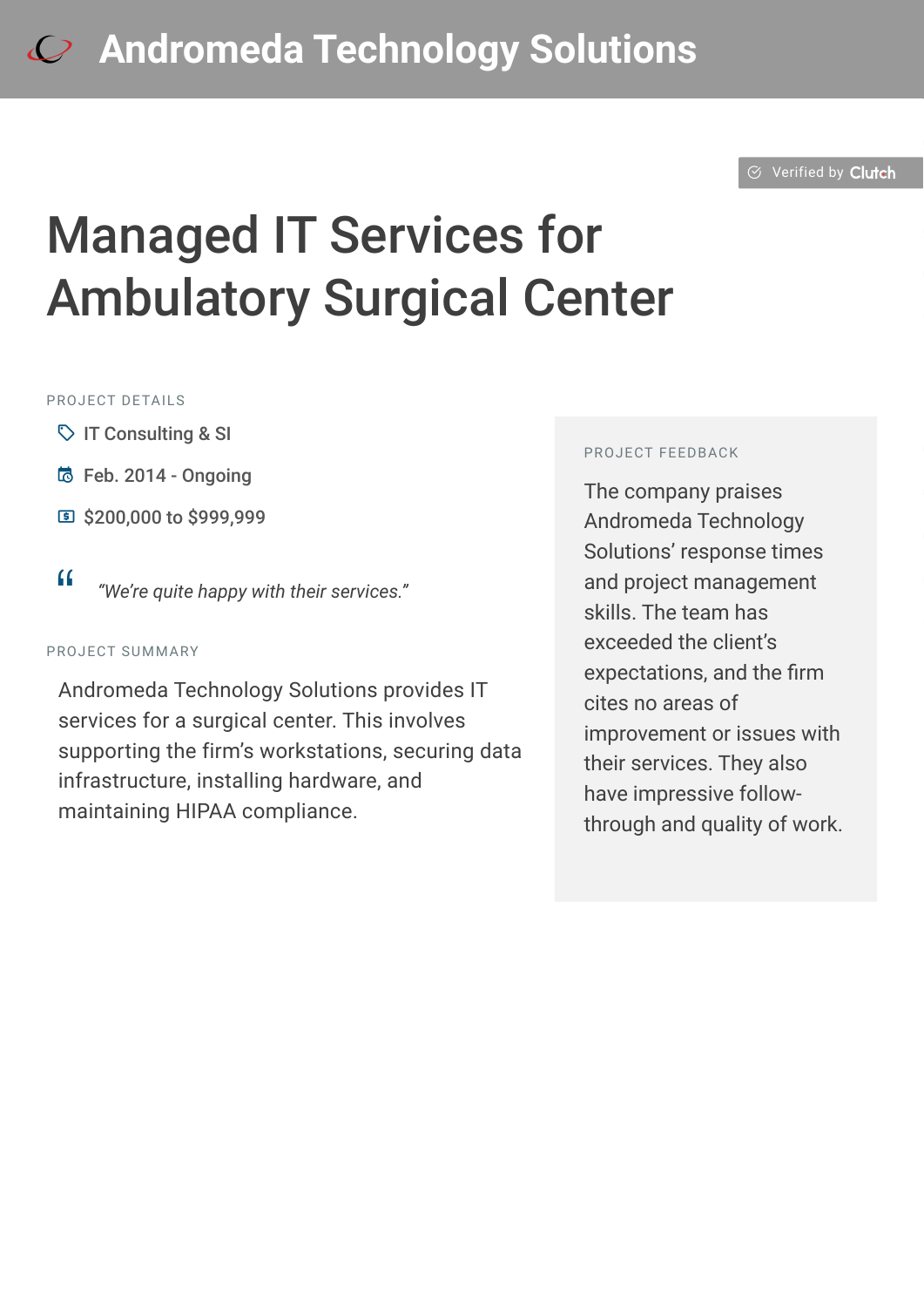### The Client

#### Introduce your business and what you do there.

I'm the administrator of an ambulatory surgical center. I also have a background as a nurse, so I also oversee our clinical and administrative functions.

### The Challenge

#### What challenge were you trying to address with Andromeda Technology Solutions?

We needed IT consulting services, so we hired Andromeda.





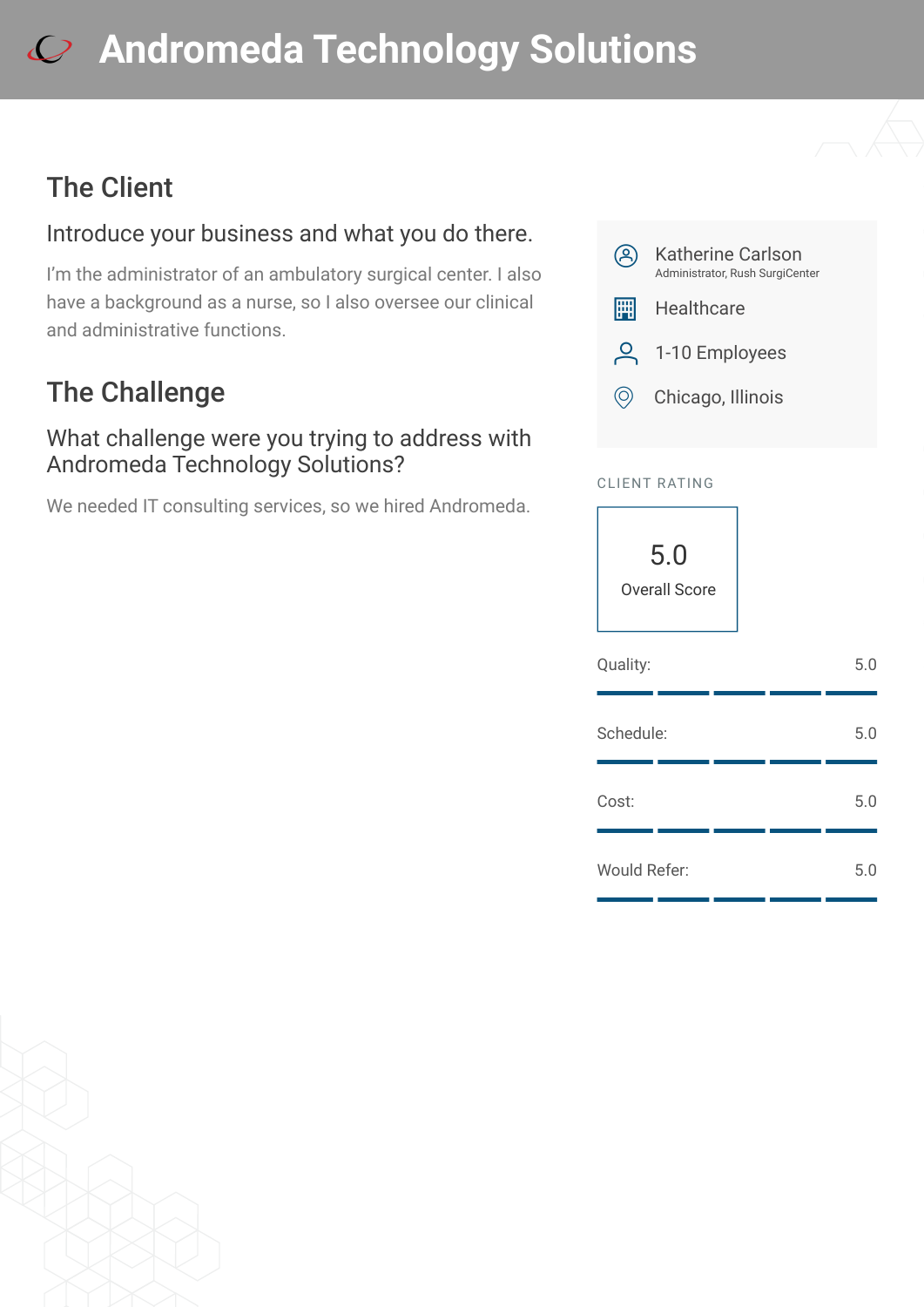### The Approach

#### What was the scope of their involvement?

Andromeda supports all of our clinical and business workstations; they also support our connectivity at a professional building. We connect to their network and also have our own servers for maintaining data and information within our surgery centers. Moreover, the team collaborates with our medical record vendor to ensure we have the support and connectivity needed to keep our electronic medical records running.

State and federal laws require us to maintain an archive of medical records, so Andromeda also supports us there. Overall, they make sure that our staff has the accessibility and functionality that we need while working in the office and during the after-hours when working remotely.

Andromeda has also purchased and installed hardware for us. They recommend what equipment to get, and we decide on a budget. The team also ensures that everything they purchase, install, or implement is functional. We either call them and collaborate remotely or they visit us on-site as needed. They've previously visited us every Monday to troubleshoot issues, but as we build stability, we've decreased our need for in-person support.

In addition to that, they maintain our firewalls and send out random tests to assess our weaknesses. They're also involved in our policy development with the current standards and requirements to ensure our HIPAA compliance, which protects our patient health information.

#### What is the team composition?

We've dealt with Carl (Director of Sales & Senior Account Manager), who has been involved with us regularly in the beginning. They've since assigned Steve (Senior Technical Account Manager) to us, and we've had regular calls with him for our ongoing compliance policy review and security assessments. We also work with several technicians as needed. If we need an upgrade, they assign somebody to support us.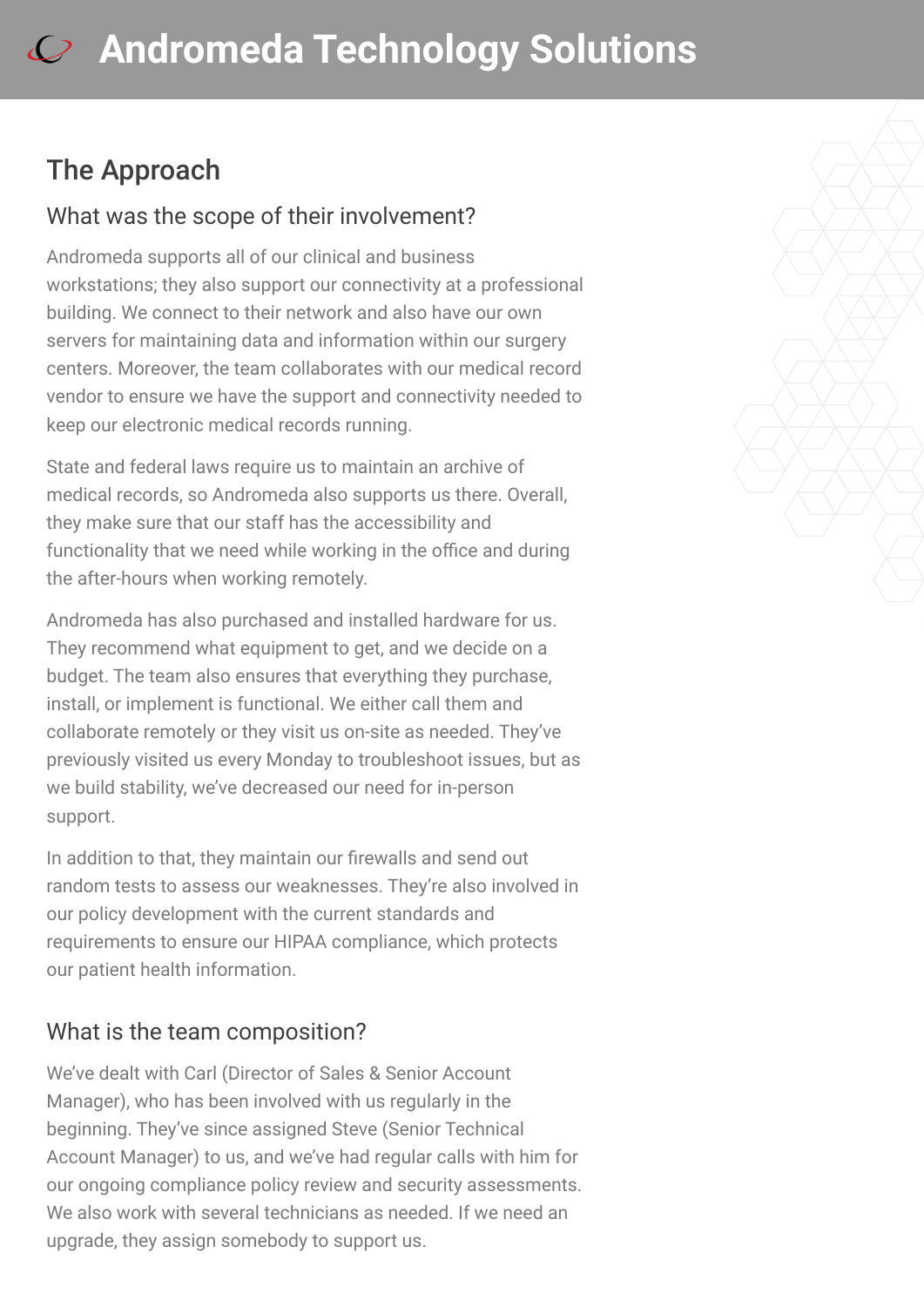#### How did you come to work with Andromeda Technology Solutions?

Andromeda was recommended to our company, and my predecessor was the one who hired them.

#### How much have you invested with them?

We've spent between \$200,000–\$500,000 on their services.

#### What is the status of this engagement?

We started working together in February 2014, and our engagement is ongoing.

### The Outcome

#### What evidence can you share that demonstrates the impact of the engagement?

Andromeda's response times are immediate whether on the weekend or a weekday. While we don't track any other specific metrics, we're truly satisfied with them as a vendor. We also experience no issues. Overall, they've exceeded our expectations.

#### How did Andromeda Technology Solutions perform from a project management standpoint?

They've done an excellent job in terms of project management. To communicate, we typically use phone calls, emails, and tickets.

#### What did you find most impressive about them?

Their responsiveness, follow-through, and quality of work are impressive.

#### Are there any areas they could improve?

No, there aren't any. We're quite happy with their services.